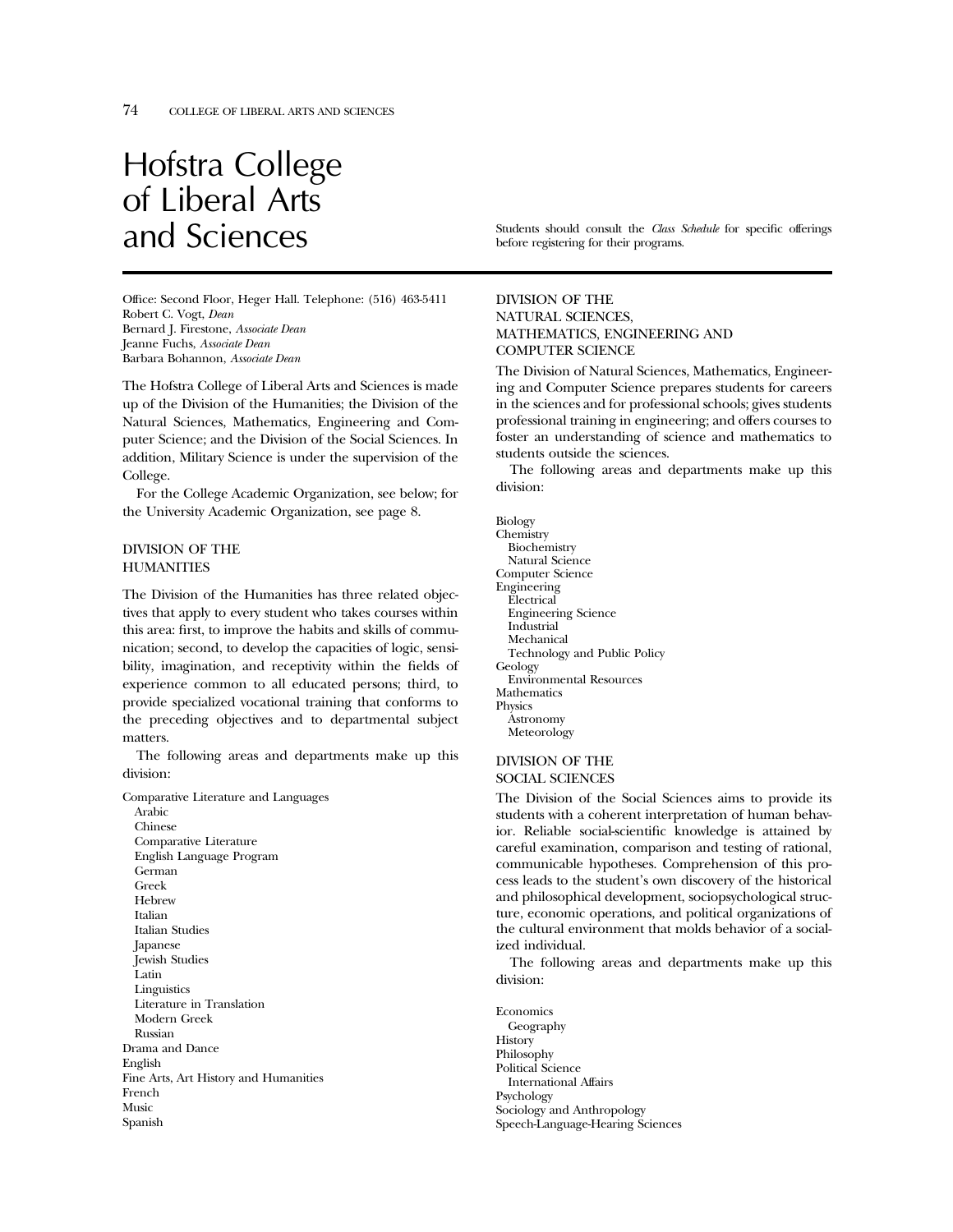#### ADDITIONAL AREAS

Africana Studies American Studies Asian Studies Liberal Arts Liberal Arts Colloquia Military Science Philosophy of Science Religious Studies Women's Studies

The Hofstra College of Liberal Arts and Sciences offers undergraduate programs leading to the degrees of Bachelor of Arts, Bachelor of Engineering, Bachelor of Fine Arts and Bachelor of Science (see page 54). Programs in teacher education are offered jointly with the School of Education through dual enrollment (see page 109). The College offers graduate programs leading to the degrees of Master of Arts, Master of Science, Doctor of Psychology, and Doctor of Philosophy. Programs are described individually under the major area.

# Core Courses

A number of Hofstra University bachelor's degree programs include core courses among their general degree requirements. Core courses are courses, given by particular academic departments in Hofstra College of Liberal Arts and Sciences, that have met special standards set by the faculty. These standards require that each course be highly suitable for teaching the liberal arts knowledge and skills that are fundamental to understanding our diverse cultural traditions.

There are seven categories of core courses, two for each of the three broad regions of learning that are identified with the three academic divisions: Humanities, Natural Sciences and Mathematics/Computer Science, Social Sciences and one for the study of cultures which are neither European in character nor whose thought is expressed primarily in European languages (Cross-Cultural). Humanities core courses focus either on Appreciation and Analysis (including but not limited to the study of literature) or on Creative Participation. Social sciences core courses comprise a Contemporary and a Perspective category. In the remaining division core courses are allocated to either a Natural Sciences or a Mathematics/ Computer Science category. Cross-Cultural core courses are drawn from the humanities and from the social sciences.

The class schedule published for each semester distinguishes core courses from the other courses scheduled, by affixing a distinctive symbol (#) to each core course's listing, and also provides a separate consolidated tabulation of that semester's core course offerings grouped in divisional and subdivisional categories.

The Pass/ $D+/D/Fail$  option is not available for core courses. (See page 56 for exception.)

Subject to additions that are listed in the official class schedule, see page 78 for the approved core courses in the seven categories, two for each division and one for the Cross-Cultural category. Unless otherwise specified, all are three semester hours. For course descriptions, consult the alphabetical departmental listings.

# Undergraduate Programs

#### BACHELOR OF ARTS

The candidate for the B.A. degree pursues studies that have elements both of breadth and of depth. The element of breadth is made up of inquiry, required and voluntary, that ranges widely over the arts and sciences, with a basis laid in the core courses students have chosen in specified areas. Insofar as such broadening studies are general requirements for the degree, students are encouraged, beyond the fulfillment of minimal requirements, to explore various fields as their developing interests lead them. The element of depth in the B.A. program is mainly to be found in the field of specialization or academic major, chosen by the student from one of the fields listed below, after a year or two of college work. For the major, each academic department defines the special pattern of required and suggested study that suits its discipline.

| Africana Studies       | Geology                       |
|------------------------|-------------------------------|
| American Studies       | German                        |
| Anthropology           | Hebrew                        |
| Art History            | History                       |
| Asian Studies          | <b>Ibero-American Studies</b> |
| Biology                | Italian                       |
| Chemistry              | <b>Jewish Studies</b>         |
| Classics               | Liberal Arts                  |
| Comparative Literature | Mathematics                   |
| Computer Science       | Music                         |
| Dance                  | Philosophy                    |
| Drama                  | Physics                       |
| Economics              | <b>Political Science</b>      |
| Elementary Education** | Psychology                    |
| Engineering Science    | Russian                       |
| English                | Secondary Education†          |
| Fine Arts              | Sociology                     |
| French                 | Spanish                       |
| Geography              | Speech-Language Pathology     |
|                        |                               |

In addition to a major, a student may choose a second field of lesser specialization, an academic minor. Minors are generally available in departments and programs that offer majors. Like the major, a completed minor field will be listed on the student's record. The requirement for the optional minor in the College of Liberal Arts and Sciences is the successful completion of 18 semester hours of courses with at least six hours in residence in one program. Only courses acceptable for the major may be applied toward the minor, and only with grades of  $C-$  or better. Pass/ $D+/D/F$ ail credit will be given toward an academic minor for courses offered only on this basis. For an optional minor in the Zarb School of Business, see page 98; for the School of Communication, see page 105; for School of Education minors, see page 107; for interdisciplinary minors, see page 255. Refer to the de-

<sup>\*\*</sup>Dual enrollment required, see page 109.

<sup>†</sup>Dual major available.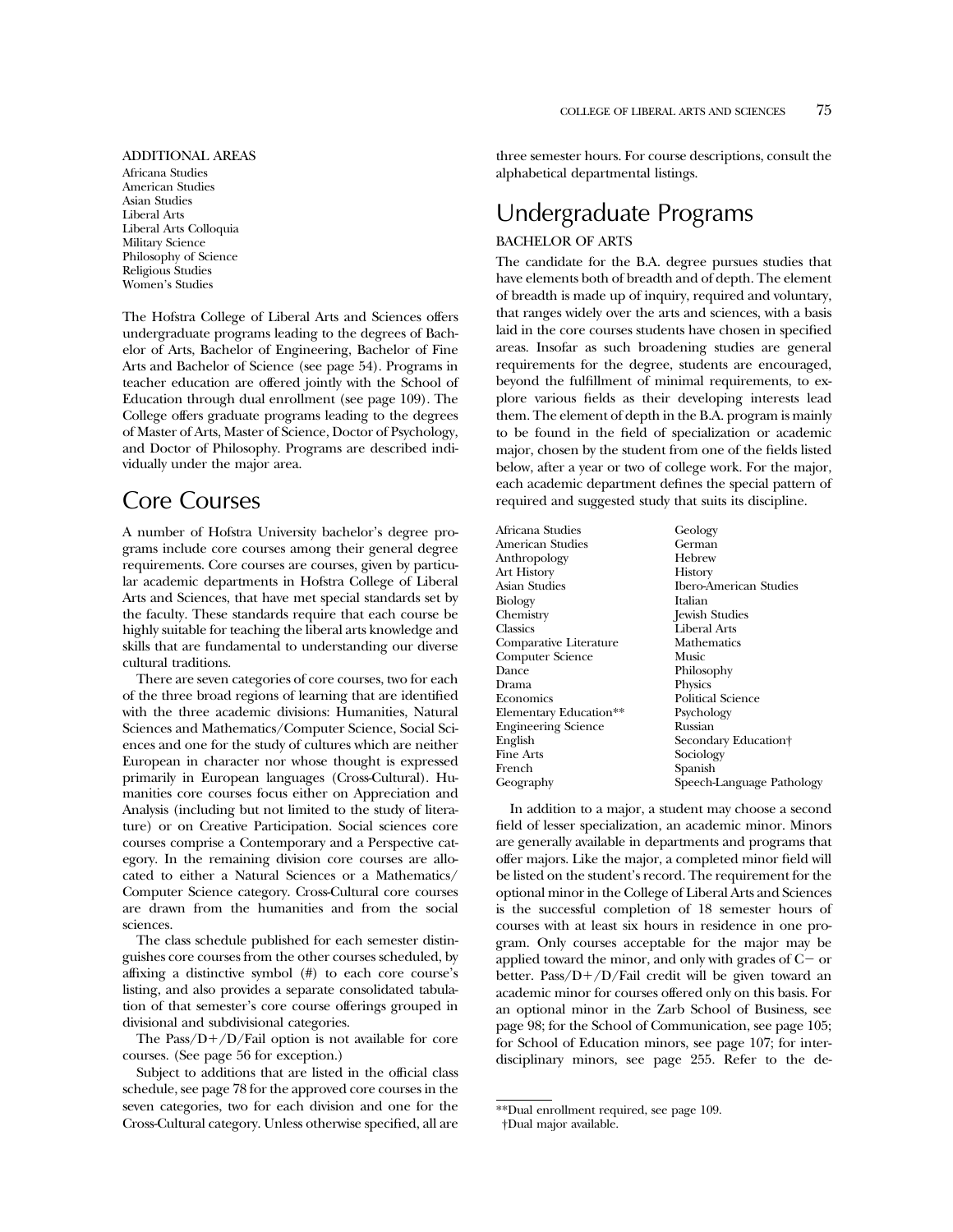partment of minor specialization for specific requirements and to page 56 for Pass/ $D+/D/F$ ail option.

Each academic department has faculty advisers for its student majors and minors. There are also special advisers for students who are interested in professional and preprofessional programs of medicine, dentistry, veterinary medicine, law (see page 300) and education (page 109). These specializations usually call for the student to follow the B.A. program, using the options within it in appropriate ways. Such is the case, for example, for most students who plan to become secondary or elementary school teachers. Students should consult their preprofessional advisers early in their college work and remain in touch with them thereafter.

Beyond the general B.A. requirements listed below and the particular requirements of their majors, B.A. candidates have at least 30 semester hours of free choice, and often much more, out of the total of 124. A student may choose, as his/her experience indicates, to use the free electives to advance a preprofessional plan, to develop an academic minor, or simply to range widely over subjects of interest. A student may not count more than 45 semester hours within a single major discipline toward the 124 credits for the B.A. without special permission from the appropriate academic dean, except that this limit shall be 48 semester hours for those students qualifying and electing to undertake departmental honors courses. Where the major department requires more than 124 semester hours for the degree, the excess over 124 may include required work in the department additional to this 45/48 hour maximum.

Candidates for graduation with the degree of Bachelor of Arts must fulfill the following requirements:

- 1. The successful completion of at least 124 semester hours and a cumulative grade-point average of 2.0 in work completed at Hofstra.
- 2. At least 94 semester hours (93 hours for the B.A. specialization in Elementary Education and a liberal arts major) of the total must be in liberal arts. Beyond this minimum, the student may elect either nonliberal arts courses or additional liberal arts courses. See page 109.
- 3. There are three requirements that must ordinarily be completed in residence at Hofstra: 15 semester hours in the major field of specialization, at least three semester hours in core course work toward each divisional core course requirement, and the last 30 semester hours. The 15 semester hours in the major and the resident core course requirement need not be included within the last 30 hours.
- 4. The fulfillment of the following six general requirements for the B.A.:\*

**NOTE**: requirements listed below may include options whereby a student may offer courses in one discipline (e.g., literature in translation) toward several different requirements. No student may use any *one* course to fulfill more than one general requirement. A single course, however, may be used to satisfy both a

general degree requirement and a requirement that is specific to a chosen major or minor.

- A. Nine semester hours of core courses in the humanities (see page 78). The nine semester hours must include three from the Creative Participation category and six from the Appreciation and Analysis category, including at least three semester hours of literature. No more than six semester hours of transfer or other advanced standing credit may be applied toward this requirement.
- B. Nine semester hours of core courses in natural sciences and mathematics/computer science (see page 78). At least three semester hours must be chosen from each category. No more than six semester hours of transfer or other advanced standing credit may be applied toward this requirement.
- C. Nine semester hours of core courses in the social sciences (see page 79). The nine semester hours must include three from the Perspective category and three from the Contemporary category. No more than six semester hours of transfer or other advanced standing credit may be applied toward this requirement.
- D. Three semester hours of core course credit in the Cross-Cultural category (see page 79). Three semester hours of transfer or advanced standing credit may be applied to this requirement.
- E. Satisfactory completion of ENGL 1-2. Students entering Hofstra with full credit for English 1-2 must, during their first semester at Hofstra, take the Hofstra Writing Proficiency Test. Students who do not pass the test are required to complete English 4 and retake and pass the Hofstra Writing Proficiency Test.
- F. Completion of level 4 of a foreign language, placement above level 4, or completion of the special language option.
	- 1) A student who continues the study of a foreign language begun in high school must take the language placement test (administered by the Language Laboratory) to determine placement in the proper level. No student shall receive credit toward graduation for any course below his or her level of placement in that language.

For students continuing the same language studied in high school, successful completion of level 4 of that language will satisfy the foreign language requirement. Students who transfer college credit in a foreign language should continue in the next level which follows that in which they have received credit. If continuing the same language as studied in high school, the foreign language requirement can only be

<sup>\*</sup>While these general requirements are deliberately held to a minimum, circumstances can arise in which a student may reasonably wish to seek given educational goals by different curricular means. In such a case, the student may apply to the Office of the Dean, Hofstra College of Liberal Arts and Sciences, for a variance.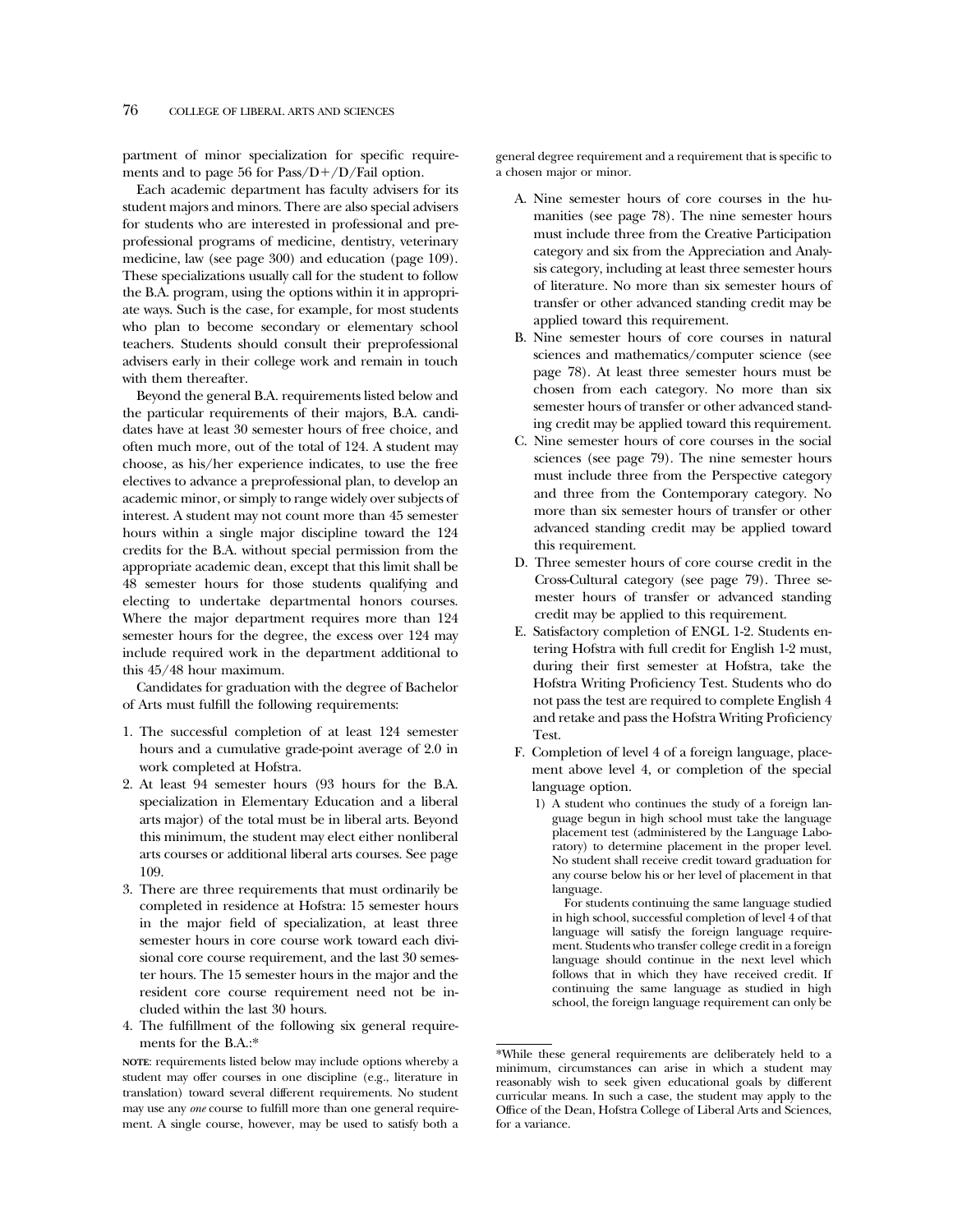satisfied by completing level 4; if these credits are in a language different from that studied in high school, they may continue to level 4, or the Special Language Option (see below) may apply. International students may satisfy this requirement either by completing ELP 36 or by placing out of the requirement by taking the placement examination in their native language.

2) A student who does not wish to continue the study of a foreign language studied in high school may—by filing a Special Language Option Form—take levels 1 and 2 of a foreign language not previously studied and six semester hours chosen from the following:

levels 3 and/or 4 of that language; levels 1 and/or 2 of any other foreign language not previously studied; literature in translation; comparative literature; linguistics; Jewish Studies, excluding JW ST 15, 16.

Students who wish to use option 2 should file the Special Language Option Form with the Advisement Office. If the student's high school transcript is not on file, the student must supply one in order to complete the process.

5. The fulfillment of major requirements as listed in the *Bulletin* under the department of specialization.

### Transfer Credit and Core Course

**REQUIREMENTS** 

Students who have taken any one or some combination of courses in the Humanities, Natural Science/Mathematics, Social Science and/or Cross-Cultural areas before coming to Hofstra, may be able to use those courses (excluding English composition and foreign language courses below level 20, BIO 50, and MATH 3A, 3B, 4A, 4B and 8) to partially meet the core requirements. Nevertheless, the following minimum requirements remain.

- 1. Students who transfer to Hofstra with fewer than 58 credits must take at least three semester hours *in each of these* core categories: a) Humanities Appreciation and Analysis (if fewer than three semester hours of advanced standing credit are allocated to English literature or foreign literature, the Appreciation and Analysis requirement must be met by literature core course work), b) Humanities Creative Participation, c) Science, d) Mathematics, e) Social Science Contemporary and f) Social Science Perspective.
- 2. Students who transfer to Hofstra with more than 58 credits must take at least three semester hours *in each of these* core categories: a) Humanities Appreciation and Analysis or Humanities Creative Participation (if fewer than three semester hours of advanced standing credit is allocated to English literature or foreign literature, the Humanities requirement must be met by literature core course work), b) Science or Mathematics, c) Social Science Contemporary or Social Science Perspective.
- 3. Any transfer student who has taken a Cross-Cultural course prior to coming to Hofstra, may use that course to wholly satisfy the Cross-Cultural core requirement.
- 4. Credits that Hofstra students earn as visiting students

elsewhere may not be used to meet or to reduce core course requirements.

#### BACHELOR OF ENGINEERING

The Hofstra College of Liberal Arts and Sciences offers a day and evening program leading to the degree of Bachelor of Engineering with a specialization in Engineering Science. An important objective of this curriculum is to provide a broad and liberating education as well as depth and competence in the engineering field.

Candidates for graduation must fulfill the following requirements:

- 1. The successful completion of the required semester hours for the major and a cumulative grade-point average of 2.0 in work completed at Hofstra.
- 2. The liberal arts requirement for the specialization.
- 3. There are two requirements that must ordinarily be completed in residence at Hofstra. See specific program for these requirements.
- 4. The fulfillment of the following general requirements for the B.E.
	- a) Satisfactory completion of ENGL 1-2 (see University Degree Requirements, page 59).
	- b) Humanities
	- c) Social sciences
- 5. The major and additional requirements as listed under the field of study.

#### BACHELOR OF FINE ARTS

The Hofstra College of Liberal Arts and Sciences offers the degree of Bachelor of Fine Arts in Theater Arts.

Candidates for graduation with the B.F.A. degree in theater arts must fulfill the following requirements:

- 1. The successful completion of at least 132 semester hours and a cumulative grade-point average of 2.0 in work completed at Hofstra.
- 2. At least 62 semester hours of the total must be in liberal arts.
- 3. Candidates normally spend the last six semesters of full-time study in residence at Hofstra.
- 4. The fulfillment of the six general B.A. requirements.
- 5. Demonstration of proficiency satisfactory to the drama faculty as determined by the following: annual screening of majors, a senior project and a comprehensive examination.
- 6. The major requirements as listed under the Department of Drama.

#### BACHELOR OF SCIENCE

The Hofstra College of Liberal Arts and Sciences offers programs leading to the degree of Bachelor of Science in the fields of specialization listed below. The objective of these curricula is to provide a broad and liberating education as well as depth and competence in a given area of knowledge. Thus, liberal arts courses (see page 46) are required in each program.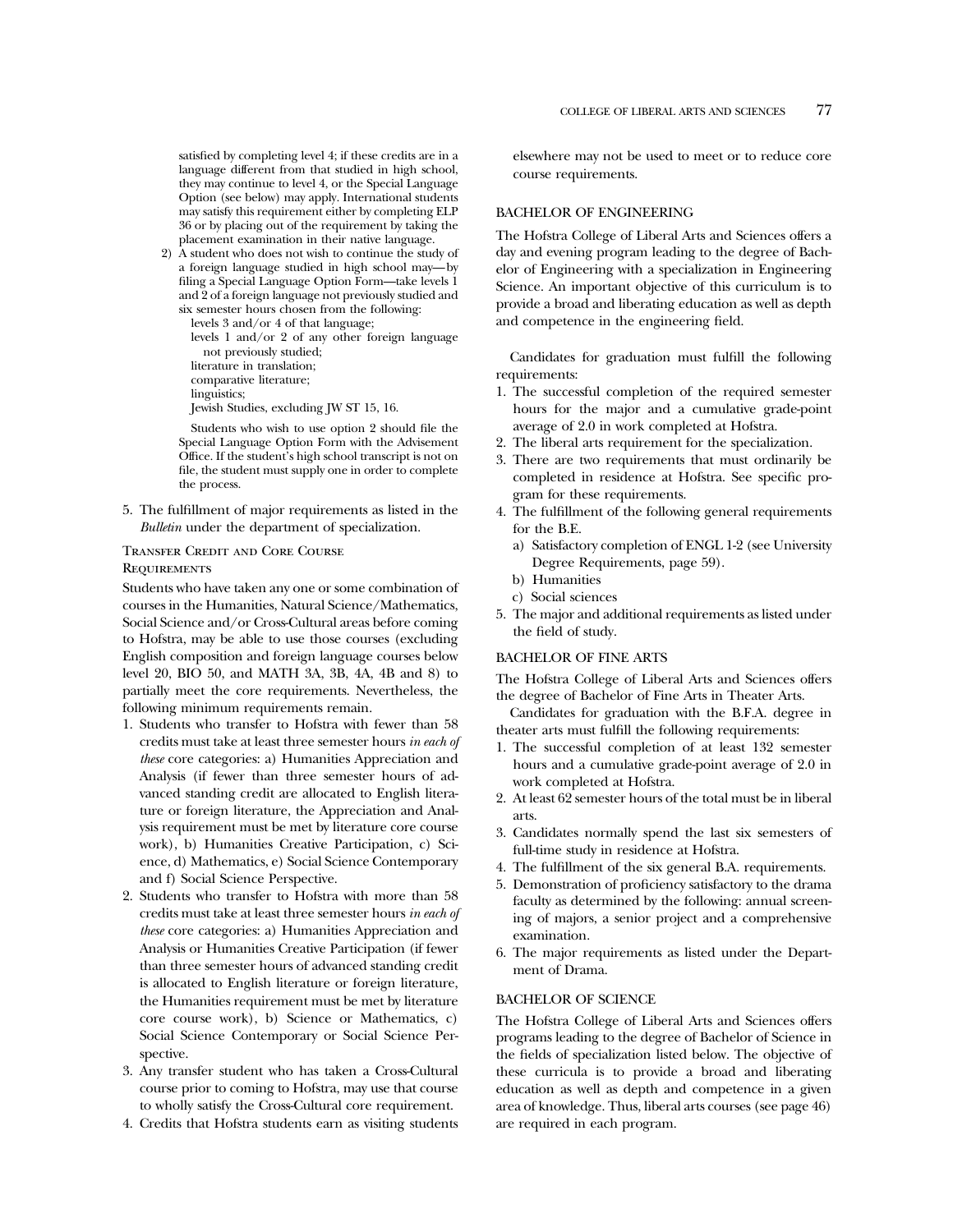#### **CORE COURSES HUMANITIES DIVISION APPRECIATION AND ANALYSIS CORE COURSES:\***

| AH          | 3. Gods and Kings                                             | <b>ENGL</b> | 139. The African Novel                                   |
|-------------|---------------------------------------------------------------|-------------|----------------------------------------------------------|
|             | 4. Religion, Rulers and Rebellion                             |             | 141. African American Literature II                      |
|             | 5,6. Form in the Art-Work I, II (3 s.h. each)                 |             | 143. American Literature I                               |
|             | 7. American Art I                                             |             | 145A. American Fiction, 1900-1950                        |
|             | 8. American Art II                                            |             | 153. The Romantic Age                                    |
|             | 74. Contemporary Art                                          |             | 157. The Age of Dickens                                  |
|             | 101. Ancient Art                                              |             | 167. Post-Colonial Literature of South Asia              |
| AM ST       | 1. Creating America's Culture                                 | <b>FRLT</b> | 41. Me, Myself, and I: Autobiographical Expressions from |
| $*$ *AVF    | 10. Introduction to Film $\mathcal{C}$ Television Study       |             | the French                                               |
| <b>CLIT</b> | 39. Mythologies and Literature of the Ancient World           |             | 42. Heroines Exotic and Erotic: Romantic Women in        |
|             | 40. Literature of the Emerging Europe                         |             | 19th-Century French Narrative Prose                      |
|             | 53. Faust Theme                                               |             | 43. Decolonizing the Mind: Contemporary Literature from  |
|             | 54. The Oedipus Theme                                         |             | Africa, Southeast Asia, and the Caribbean                |
|             | 75. Women Writers in the Romantic Tradition                   |             | 46. Sex, Gender and Love in 20th-Century French Prose    |
|             | 190. World Literature and the Anatomy of                      |             | 47. French Literature and the World of Music             |
|             | Cultural Difference                                           |             | 48. The Knightly Heritage in French Literature           |
| <b>DNCE</b> | 127. Dance Appreciation                                       |             | 49. Irony in Modern French Literature                    |
| <b>DRAM</b> | 1. Theater Appreciation I                                     | JW ST       | 10. The Bible: Ancient and Modern Perspectives           |
|             | 173,174. History of the Drama I, II $(3 \text{ s.h. each})$   |             | 30. Literature of the Holocaust                          |
|             | 175,176. Modern Drama I, II $(3 \text{ s.h. each})$           | LIТ         | 89. Beauty & Sadness in Japanese Literature & Culture    |
| <b>ENGL</b> | 40. Source Studies                                            |             | 90. Modern Arabic Literature                             |
|             | 41,42. <i>English Literature I,II</i> $(3 \text{ s.h. each})$ | <b>MUS</b>  | 3. Music Appreciation                                    |
|             | 43,44. Western Literature I,II (3 s.h. each)                  |             | 130. Symphonic Literature                                |
|             | 51. The American Literary Identity                            |             | 135. Introduction to Electronic Music                    |
|             | 52. The American Experience in Context                        | <b>SPLT</b> | 51. Don Quixote and the Modern Novel                     |
|             | 107. Canterbury Tales                                         |             | 52. Interpreting the Hispanic Legacy                     |
|             | 115. Shakespeare: The Earlier Plays and Sonnets               |             | 57. Gender and Culture: Women Through the Lens of        |
|             | 121. Studies in the Novel I                                   |             | Spanish Female Writers                                   |
|             | 129. The 18th Century                                         | <b>UHP</b>  | 10. Studies in the Human Condition (4 s.h.)              |
|             |                                                               | WST         | 1. Introduction to Women's Studies                       |

*\**Each course listed in this category is a literature course, except for AH 3, 4, 5, 6, 7, 8, 74, 101, DNCE 127, DRAM 1, MUS 3, 130 and 135, WST 1. \*\*AVF 10 offered in the School of Communication.

#### **CREATIVE PARTICIPATION CORE COURSES:**

| <b>DNCE</b> | 11M,12M. Modern Dance I,II $(2\frac{1}{2}$ s.h. each)<br>13,14. Modern Dance III, IV $(2 \text{ s.h. each})$ | 8. Art Concepts and Experiences<br>FA<br>9. Art Studio: Sculpture |  |
|-------------|--------------------------------------------------------------------------------------------------------------|-------------------------------------------------------------------|--|
|             | 11A-14A. Modern Dance IA-IVA (2 s.h. each)                                                                   | 1. Introduction to Music<br><b>MUS</b>                            |  |
|             | 15M, 16M. <i>Ballet I, II</i> ( $2\frac{1}{2}$ s.h. each)                                                    | 20. Ensemble $(\frac{1}{2}$ s.h.)                                 |  |
|             | 17. Ballet III $(2 \text{ s.h.})$                                                                            | 21. University Band $(\frac{1}{2}$ s.h.)                          |  |
|             | 15A-17A. Ballet IA-IIIA (2 s.h. each)                                                                        | 22. University Symphony Orchestra (1/2 s.h.)                      |  |
| <b>DRAM</b> | 59A. Acting Workshop                                                                                         | 23. University Mixed Chorus $(\frac{1}{2}$ s.h.)                  |  |
|             | 78. Theater Design Fundamentals: Methods and                                                                 | 24. University Wind Ensemble $(\frac{1}{2}$ s.h.)                 |  |
|             | <i>Materials</i>                                                                                             | P 1-22. Private Instruction (1 s.h. each)                         |  |
|             | 157. Choreography for the Theater                                                                            | 1. Oral Communication<br>**SPCM                                   |  |
| ENGL        | 133. Workshop: General Creative Writing                                                                      | 7. Public Speaking                                                |  |

#### **NATURAL SCIENCES, MATHEMATICS/COMPUTER SCIENCE DIVISION NATURAL SCIENCES CORE COURSES:**

| <b>ASTR</b> | 11. The Solar System                                  | NSC         | 11. The Physical Sciences                       |
|-------------|-------------------------------------------------------|-------------|-------------------------------------------------|
|             | 12. Stars and Galaxies                                |             | 12. Energy and Atoms                            |
| <b>BIO</b>  | 1,2. General Biology I, II $(4 \text{ s.h. each})$    |             | 21. Science and Technology                      |
|             | 3. Biology in Society                                 | <b>PHYS</b> | 1A. with 1B. Elementary Physics with Laboratory |
|             | 4. Human Biology                                      |             | $(4 \text{ s.h. total})$                        |
| <b>CHEM</b> | 1. Atoms, Molecules and Genes                         |             | 2A. with 2B. Elementary Physics with Laboratory |
|             | 3A. with 3B. General and Inorganic Chemistry I, with  |             | $(4 \text{ s.h. total})$                        |
|             | Laboratory (4 s.h. total)                             |             | 4. Conceptual Physics                           |
|             | 4A. with 4B. General and Inorganic Chemistry II, with |             | 5. Light                                        |
|             | Laboratory (4 s.h. total)                             |             | 6. Acoustics, Music and Speech                  |
| <b>GEOL</b> | 1C. Physical Geological Science                       |             | 11A. with 11B. General Physics with Laboratory  |
|             | 2C. Historical Geological Science                     |             | $(5 \text{ s.h. total})$                        |
|             | 5C. Environmental Geology and Natural Hazards         |             | 12A. with 12B. General Physics with Laboratory  |
|             |                                                       |             | $(5 \text{ s.h. total})$                        |
|             |                                                       | TPP         | 1. Introduction to Environmental Systems        |

\*\*SPCM 1, 7 offered in the School of Communication.

**NOTE:** The Pass/D+/D/Fail option is not available for core courses. (See page 56 for exception.)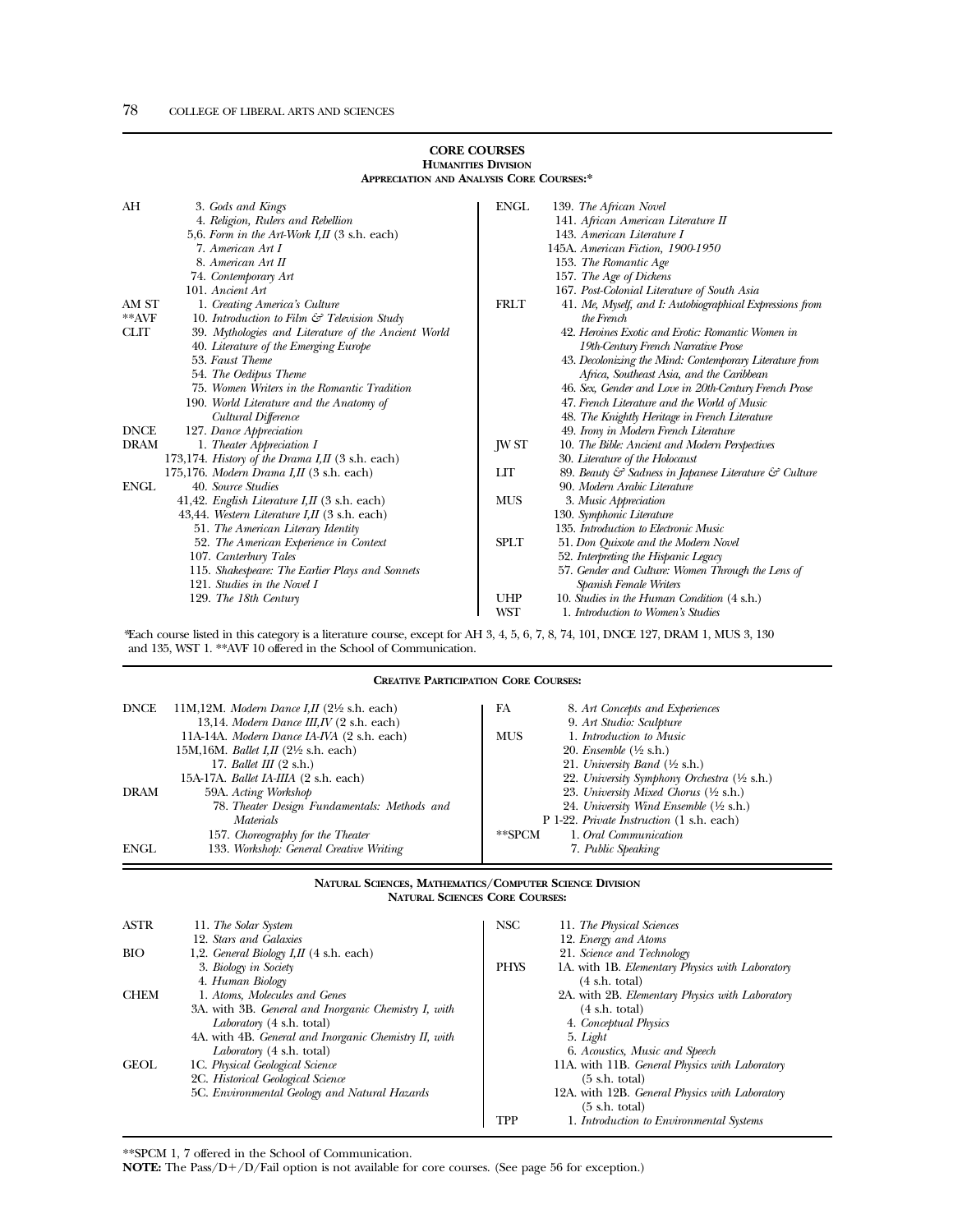|                    | <b>MATHEMATICS/COMPUTER SCIENCE CORE COURSES:</b>                                                                                                                                                                                                                                                                                                        |                                 |                                                                                                                                                                                                                                                                                                                                               |  |
|--------------------|----------------------------------------------------------------------------------------------------------------------------------------------------------------------------------------------------------------------------------------------------------------------------------------------------------------------------------------------------------|---------------------------------|-----------------------------------------------------------------------------------------------------------------------------------------------------------------------------------------------------------------------------------------------------------------------------------------------------------------------------------------------|--|
| <b>CSC</b><br>MATH | 5. Overview of Computer Science<br>15. Fundamentals of Computer Science I<br>16. Fundamentals of Computer Science II<br>9. Linear Mathematics and Precalculus<br>10. Basic Calculus<br>10E. Basic Calculus with Applications (4 s.h.)                                                                                                                    | MATH                            | 12. Mathematical Excursions<br>15. Elementary Set Theory, Logic and Probability<br>16. Explorations in Mathematics<br>19. Analytical Geometry and Calculus I (4 s.h.)<br>20. Analytical Geometry and Calculus II (4 s.h.)<br>29. Analytical Geometry and Calculus III (4 s.h.)                                                                |  |
|                    | <b>CONTEMPORARY CORE COURSES:</b>                                                                                                                                                                                                                                                                                                                        | <b>SOCIAL SCIENCES DIVISION</b> |                                                                                                                                                                                                                                                                                                                                               |  |
| ANTH               | 1. Human Evolution in Philosophical Perspective<br>3. The Primitive World and its Transformations<br>4. The Human Condition in Ethnographic Perspec-<br>tive<br>107. Development, Conservation, and Indigenous Peoples                                                                                                                                   | <b>HIST</b><br>PHIL             | 72. China and Japan Since 1800<br>162. Protest and Reform in American History<br>65. Philosophy of Law<br>115. Philosophy of Science<br>120. Philosophy of Religion                                                                                                                                                                           |  |
| ECO                | <i>in Applied Anthropology</i><br>137. Race and Ethnicity: an Anthropological Perspective<br>7. Explorations of Current Economic Issues                                                                                                                                                                                                                  | <b>PSC</b>                      | 1. American Politics<br>110. African Politics<br>144. Asian Politics and Government                                                                                                                                                                                                                                                           |  |
| GEOG               | 10. Economics, Environment and Community<br>3. Geographic Systems: An Introduction to Topical Geog-<br>raphy<br>102. Population, Resources and Environment                                                                                                                                                                                               | PSY<br>SOC                      | 7. Fundamental Perspectives in Psychology<br>4. Contemporary Society<br>18. Social Theory and Social Issues<br>34. Ethnicity and Minority Group Relations                                                                                                                                                                                     |  |
| HIST               | 145. Geography of Africa<br>14. American Civilization II                                                                                                                                                                                                                                                                                                 | <b>SPCH</b><br>WST              | 134. Race Relations in the United States<br>9. Approaches to the Speech, Language, $\mathcal{C}$ Hearing<br>Sciences<br>1. Introduction to Women's Studies                                                                                                                                                                                    |  |
|                    | PERSPECTIVE CORE COURSES:                                                                                                                                                                                                                                                                                                                                |                                 |                                                                                                                                                                                                                                                                                                                                               |  |
| HIST               | 11. Western Civilization I<br>12. Western Civilization II<br>13. American Civilization I<br>29. American Lives in Historical Perspective<br>105. Ancient Egyptians, Hebrews and Greeks                                                                                                                                                                   | PHIL                            | 4. Social and Political Philosophy<br>5. Introduction to Philosophy<br>9. Introduction to Ethics I<br>61. Introduction to Western Religious Traditions<br>126. Modern Religious Thought                                                                                                                                                       |  |
|                    | <b>CROSS-CULTURAL CORE COURSES:</b>                                                                                                                                                                                                                                                                                                                      |                                 |                                                                                                                                                                                                                                                                                                                                               |  |
| ANTH               | 4. The Human Condition in Ethnographic Perspec-<br>tive<br>32. Women and Development<br>106. Peoples and Cultures of the Middle East and<br>North Africa<br>107. Development, Conservation, and Indigenous Peoples<br><i>in Applied Anthropology</i><br>113. Archaeology of Civilization of the New World<br>116. Religion in Cross-Cultural Perspective | <b>LING</b><br>LIТ<br>PHIL      | 71. Language and Society in Africa, Asia and<br>Latin America<br>89. Beauty & Sadness in Japanese Literature & Culture<br>90. Modern Arabic Literature<br>60. Introduction to Eastern Religious Traditions<br>63. Introduction to Eastern Philosophy<br>68. Islam<br>69. Mysticism and the Spiritual Quest<br>70. Life, Death and Immortality |  |
| ENGL               | 139. The African Novel<br>150. Native American Literature<br>167. Post-Colonial Literature of South Asia                                                                                                                                                                                                                                                 | PSC                             | 71. Comparative Religious Ethics<br>110. African Politics<br>144. Asian Politics and Government                                                                                                                                                                                                                                               |  |
| FRLT               | 43. Decolonizing the Mind: Contemporary Literature<br>from Africa, Southeast Asia, and the Caribbean                                                                                                                                                                                                                                                     | SOC                             | 32. Women and Development                                                                                                                                                                                                                                                                                                                     |  |
| GEOG<br>HIST       | 145. Geography of Africa<br>71. China and Japan to 1800<br>72. China and Japan Since 1800<br>117A. History of Africa to 1800<br>173. Modern China                                                                                                                                                                                                        |                                 |                                                                                                                                                                                                                                                                                                                                               |  |

## **CORE COURSES** (continued)

 $\bold{NOTE:}$  The Pass/D+/D/Fail option is not available for core courses. (See page 56 for exception.)

A student seeking a B.S. degree may earn a minor under the same guidelines as for the B.A. degree (see page 75). Refer to the department of minor specialization for specific requirements.

Applied Economics Applied Physics Biochemistry Biology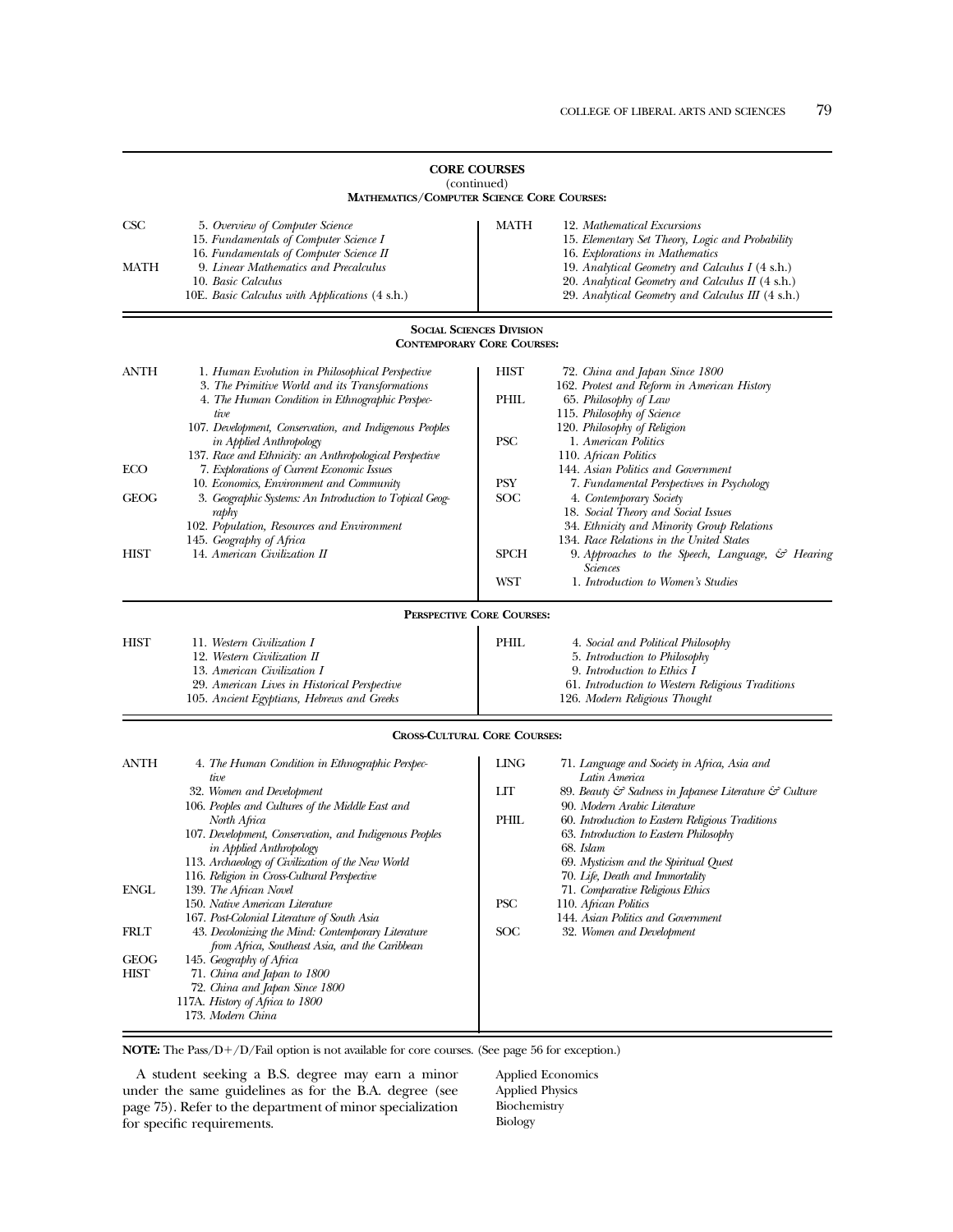Chemistry Computer Science Computer Science and Mathematics Environmental Resources Electrical Engineering Fine Arts Geology Industrial Engineering Mathematics Mechanical Engineering Music

Candidates for graduation must fulfill the following requirements (see specific program for details):

- 1. The successful completion of the required semester hours for the major and a cumulative grade-point average of 2.0 in work completed at Hofstra.
- 2. The liberal arts requirement for the specialization.
- 3. There are two requirements that must ordinarily be completed in residence at Hofstra. See specific program for these requirements.
- 4. The fulfillment of the following four general requirements for the B.S.
	- a) Satisfactory completion of ENGL 1-2 (See University Degree Requirements, page 59)
	- b) Humanities (at least 6 s.h.)
	- c) Natural science/Mathematics (at least 6 s.h.)
	- d) Social science (at least 6 s.h.)
- 5. The major and additional requirements as listed under the field of study.

#### INTERNATIONAL EDUCATION

Hofstra College of Liberal Arts and Sciences regularly offers opportunities to study abroad. Each summer, Hofstra faculty conduct language and literature/culture programs in Nice, Madrid, Italy and China. In addition, a tropical marine biology program is offered in July in Jamaica, West Indies, and a theater program is offered in London during the January session. For further information, please refer to International Study, page 17.

#### OFF-CAMPUS EDUCATION

New College offers an opportunity for students in the Hofstra College of Liberal Arts and Sciences to propose off-campus projects for academic credit and to participate in study-abroad programs for academic credit coadministered by Educational Programs Abroad, the Institute for European Studies and Friends World College. Information is available from the Dean of New College. See page 83.

ALL COURSES IN THE COLLEGE OF LIBERAL ARTS AND SCIENCES ARE OFFERED FOR LIBERAL ARTS CREDIT UN-LESS OTHERWISE NOTED. See page 46.

# Graduate Programs

MASTER OF ARTS

Applied Linguistics (TESL) Applied Mathematics Audiology Bilingualism Biology

Comparative Literature\* Computer Science English French\* History\* Humanities Natural Science\* Psychology Industrial/Organizational Psychology Clinical and School Psychology—(awarded only as a component of the doctoral programs) Spanish\* Speech-Language Pathology

#### MASTER OF SCIENCE

Applied Mathematics Computer Science Human Cytogenetics (Biology)

The programs are described individually in the major area. All candidates for the Master of Arts or the Master of Science degree, regardless of their field of specialization, must complete the following requirements:

- 1. At least 24 semester hours, including the master's essay, must be completed at Hofstra University. (Refer to the departmental programs for exceptions to this requirement.)
- 2. All credits must be taken in courses numbered 200 and above.
- 3. In some degree programs, the candidate must demonstrate competence to the satisfaction of the major department in a tool area such as foreign language or statistics. Competence must be shown by passing an examination. Arrangements for the examination are made through the individual departments.
- 4. The candidate for the degree of Master of Arts or Master of Science may be required to write a master's essay or thesis on a subject relating to the field of specialization during enrollment in courses numbered 301-302 in the major department, or, while maintaining matriculation, upon completion of these courses.

For the Master of Arts or the Master of Science, each semester of courses 301-302 carries three semester hours of credit toward the total semester hour requirement for the degree. The normal tuition rate applies to these courses.

Exceptions to the above requirements, unless specified in this *Bulletin*, require official approval on an official waiver form.

See complete graduate information, page 66.

#### DOCTORAL PROGRAMS

The Hofstra College of Liberal Arts and Sciences offers the following doctoral programs:

#### DOCTOR OF PHILOSOPHY

Applied Research and Evaluation in Psychology\* Clinical and School Psychology School-Community Psychology for the Working Psychologist\*

<sup>\*</sup>Applications not accepted in 1997-98.